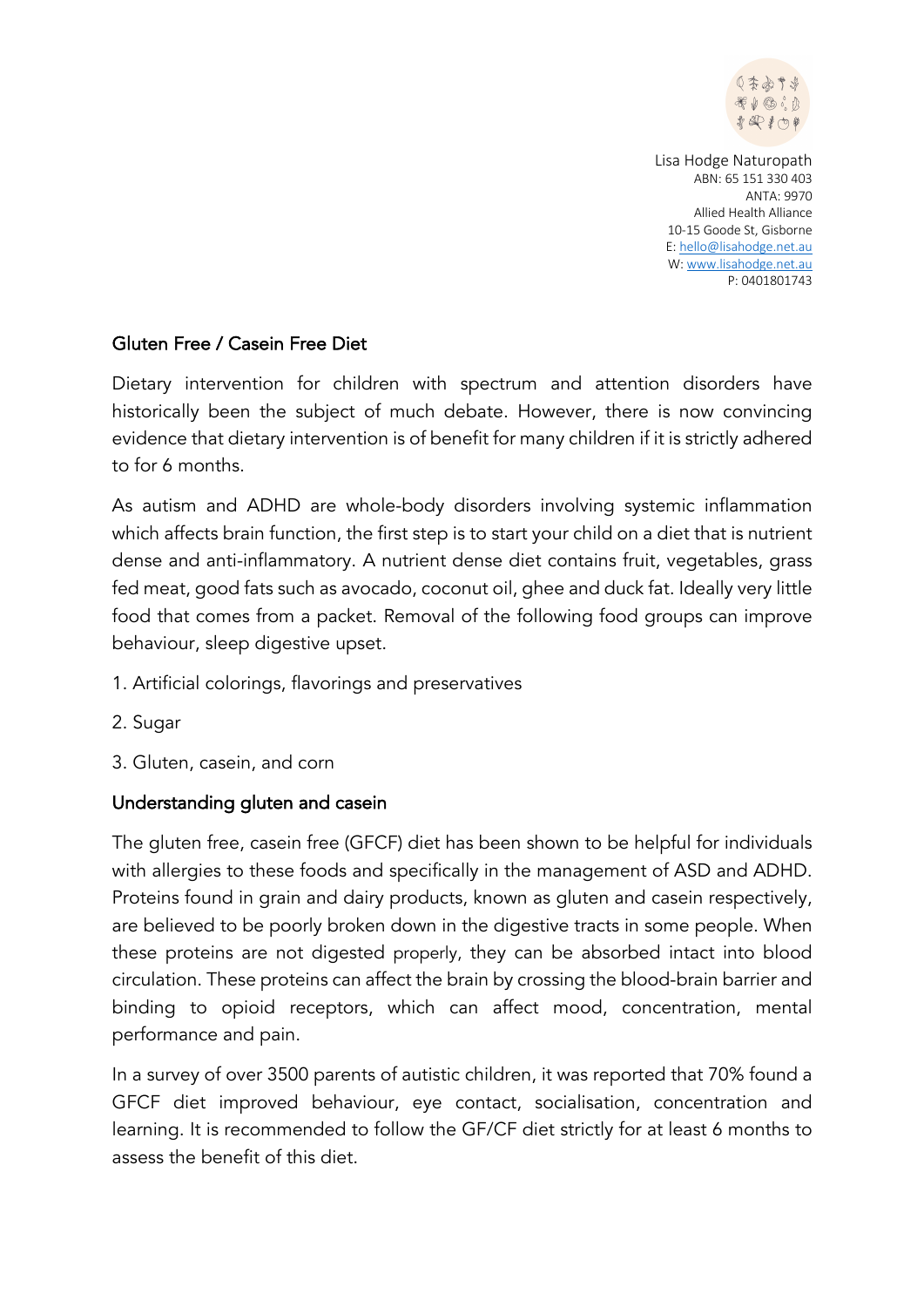

## About gluten containing food

Foods containing gluten – avoid these – check the labels of all food you buy for these ingredients

- **Wheat**
- Rye
- Barley
- Kamut
- Triticale
- Spelt

These foods are generally made with grains containing gluten so avoid them unless they state "gluten free":

- Breads, biscuits, flours, pasta, couscous
- Hot chips they are usually coated with flour during manufacture
- Packet chips check ingredients, plain kettle chips are usually OK
- Sauces tomato, soy, Worcestershire, teriyaki, mint, salad dressings etc.
- Processed meat (GF is OK) such as bacon, ham, hot dogs, devon, chicken loaf
- Vinegar, mustard, vanilla unless gluten free
- Baking powder.
- Check labels

### About casein containing food

Casein is the protein in all animal milk, including human milk. Foods to avoid - All dairy products including those made from the milk of goats and sheep. Foods to avoid:

- Any food that contains caseinate, casein, whey, lactose, lactalbumin. (used as a natural flavour) For example things like – protein drinks, drinking chocolate, coffee
- Creamers check label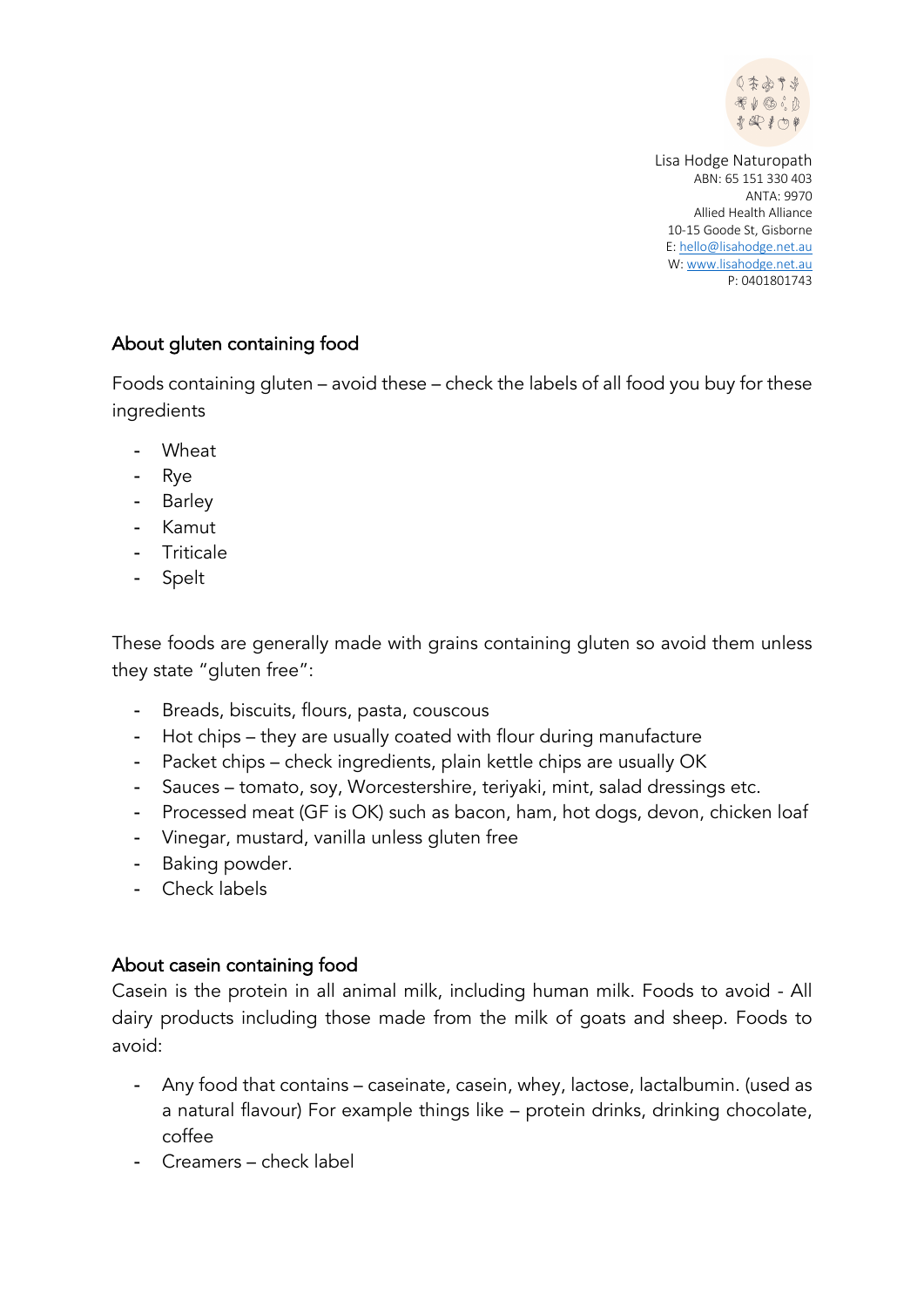

#### Picky eaters

Making dietary changes may seem overwhelming and even impossible, but with time and effort it is possible. A healthy nutritious diet is the foundation of treatment and future health so the effort will be worth it! Some children are so sensitive and disturbed by new foods that they just plainly refuse to eat any of the new foods on offer. If your child is in this situation put the new diet on hold and get them eating their old foods again. Once they are settled you can start again, but this time much slower.

Aim to remove casein (dairy) first and work on getting your child to accept almond or rice milk. Do this by putting a very small amount of the new milk in their existing milk, for example just 1 tsp, however small it must be for your child to begin to get used to the new taste and smell. As your child accepts this, gradually increase the amount of the new milk. With time, they will adjust to the new taste. Do your best to sneak in other foods in as best you can, starting with very small amounts. As gluten, casein and corn are removed, many children's palates will increase to some degree.

Make it fun experimenting with new foods. Try some gluten free bread (It tastes better toasted) cut it into soldiers that they can dip into soup, sauces and dip. This will help them get used to the feel of new foods. Be persistent, keep presenting new foods – it may take between 10-20 times of presenting a food before your child will feel comfortable and be interested.

It is possible that when foods are taken away, your child may have a withdrawal reaction, so be on the lookout for increased irritability, tantrums, aggression and increased craving for the food.